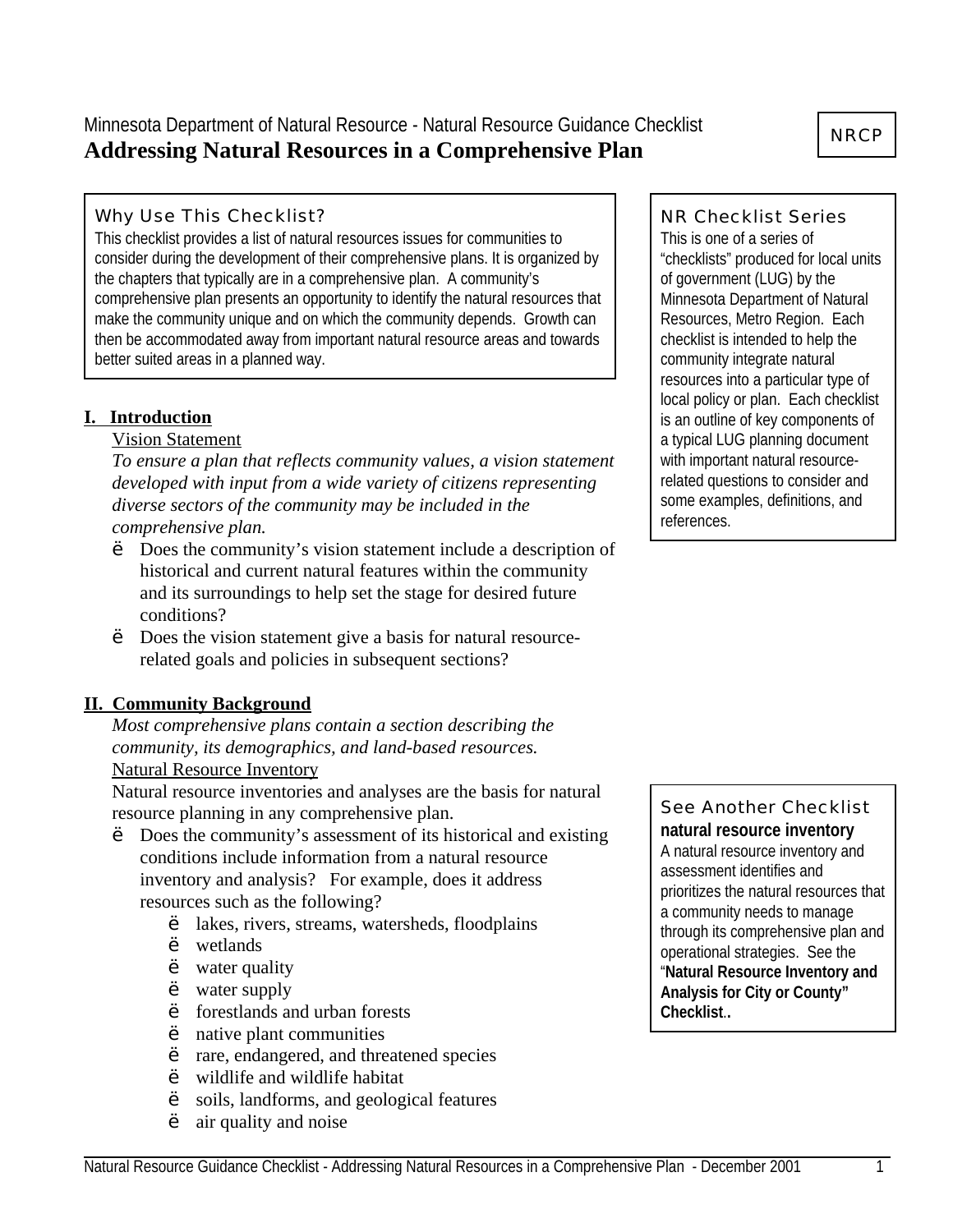### **III. Issues**

*A comprehensive plan may have a section which lists the current issues of concern to the community.*

- What is the relationship of natural resource conservation and development within the community? I.e. how are current and future development pressures affecting the conservation and use of natural resources?
- ' How are the community's natural resources being managed?
	- ' Who is responsible for the management of publicly owned natural resources?
	- ' What responsibilities do entities proposing new development and/or changes in land use have in the conservation and management of natural resources on their property?

## **IV. Policy Plan**

*The most critical section of a comprehensive plan is the statement of policies which are guide city action, particularly in the area of land use, housing, and public facilities. This checklist suggests a separate natural resources section in the policy plan and it also identifies a few of the considerations of how natural resources should be treated in other plan elements.* 

#### **Sustainability**

Does the plan have a general goal and specific policies promoting the balanced and sustainable use of natural resources in the community to accommodate both the economic and noneconomic needs of residents, industries and visitors?

#### **A. Natural Resources**

- Does the plan have a separate section with specific goals and policies that address natural resources?
- ' How do the community's goals and policies balance a healthy environment, a sound local economy, a high quality of life and sense of pride in the community?
- ' What is the relationship between public and privately controlled natural resources?
	- ' What role does the community want to play in guiding or controlling stewardship of natural resources on private lands?

#### Greenways & Natural Areas

- Does the community have a goal and policies that explicitly strives for a network of natural areas and natural resourcebased open space (sometimes called "greenways")?
- Are specific uses, such as recreation, protection, conservation

# **Definitions natural area**

a site largely unaltered by modern human activity, where vegetation is distributed in naturally occurring patterns.

#### **greenway**

a network of natural areas and natural resource-based open space which may be primarily intended as wildlife habitat corridors or may include trail connections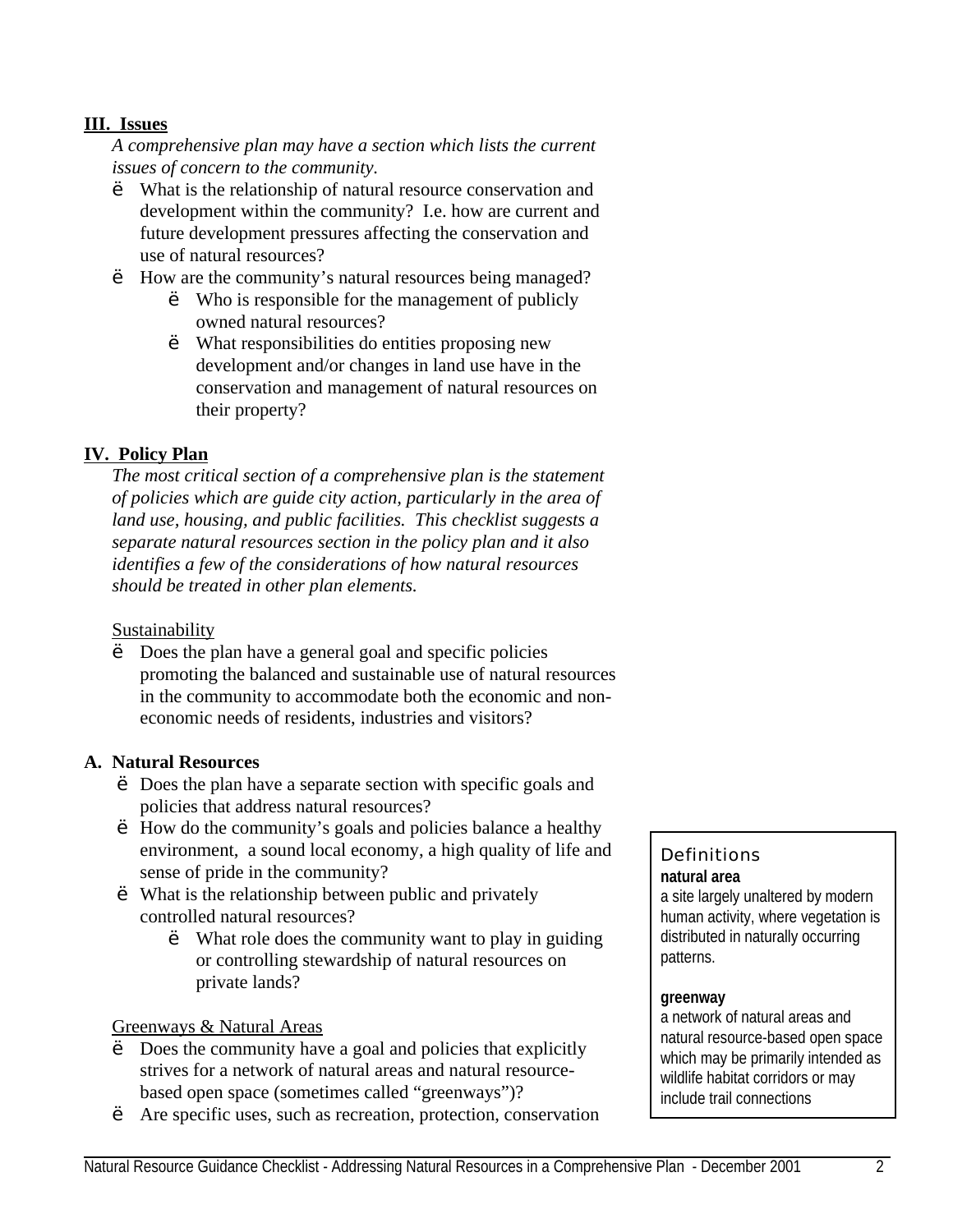and utilization assigned to different portions of the network?

- ' Is a target percentage of natural open space specified for the community? E.g., is a target for protected natural areas distinct from targets for sports and recreations areas?
- ' Have specific land protection tools been identified for each component of the network?
- ' Have adequate management plans been developed for each component of the network?

#### Biological Diversity

- Does at least one goal in the plan express a commitment to conserving biological diversity by avoiding fragmentation of natural areas and maintaining green corridors that connect open space?
- Does the plan commit to the protection and management of rare species and natural areas identified by the Minnesota County Biological Survey?

#### Forest Resources

Forest resources include any rural forest lands (e.g., native forest communities, woodlands, plantations, etc.) as well as urban forests (trees within towns and developed areas such as those along streets, on public property and in private property).

- ' Are the goals of forest management within the community clearly outlined? Are goals appropriate for forestry issues related to the following:
	- ' forest health protection
	- ' timber management and income generation
	- ' wildlife management
	- ' hazard tree management
	- ' street tree management
	- ' resource preservation and/or restoration
	- ' forest recreation opportunities
- ' Are forestry goals and policies consistent with those of other sections of the plan?
	- ' Do they address conversion of non-forest land to forest and vice versa?
	- ' Are forest resources given the same priority as other natural resources?

#### Soils

- Does the community have any goals and policies that address soil conservation, including ones such as the following?
	- ' protecting soils from compaction during development
	- ' protecting steep or otherwise erodible slopes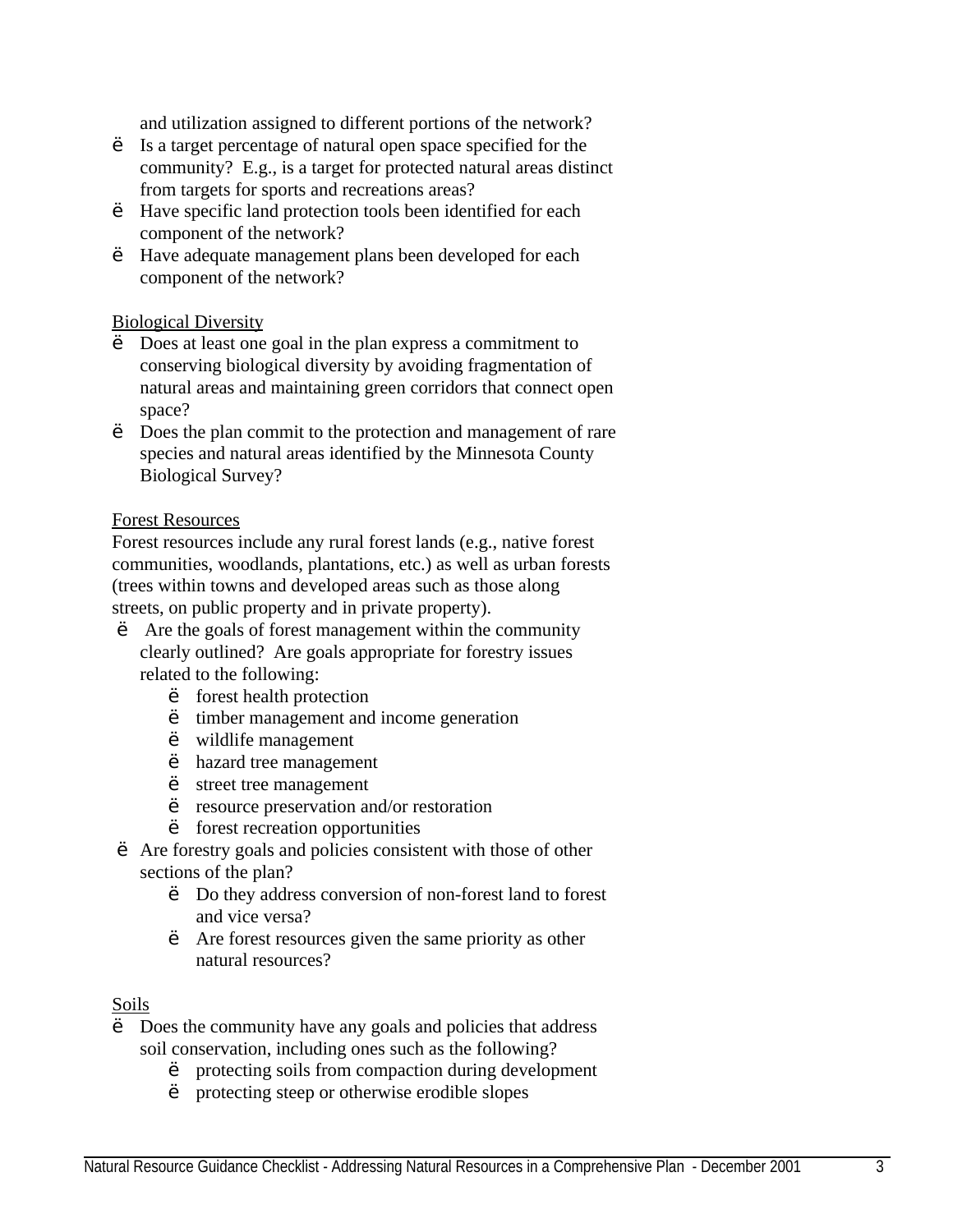### **B. Water Resources**

- Does the plan have policies on stormwater management, water supply, water quality, water bodies and shorelands (lakes, rivers, streams, etc.), floodplains, wetlands, and other waterrelated resources of community concern?
- Are these policies consistent with the community's natural resource goals?
- ' Does the plan have at least one set of goals and policies related to conservation of ground water, surface water, lakes and wetlands?

#### Watershed Approach

- Do water resource goals and policies take a watershed approach to planning, considering human activities that affect water, land/water interactions, aquatic life and aquatic resources and in particular, potential impacts to other communities upstream or downstream within the watershed?
- Does the plan refer to a more detailed watershed plan identifying areas suitable for development, specifying guidelines to be followed in development designs, and providing for resource management?

#### Stormwater Management

- Does the plan encourage the retention of rain water, allowing it to naturally percolate through the landscape using swales, retention ponds, etc. to slow and absorb stormwater?
- ' Is a limit set on the percentage of impervious surfaces allowed in new developments?

#### Wastewater management

- ' For areas outside the Metro Urban Service Area, does the plan clearly describe policies related to wastewater treatment systems and the ongoing monitoring and maintenance needed to minimize their impact on water quality?
- Does the plan support wastewater technological alternatives, such as natural wastewater treatment systems?

#### **C. Land Use**

' Do the land use policies explicitly recognize natural areas or natural open space as a long term use in the community?

#### **D. Housing**

- ' How are natural resource conservation and housing goals and policies being used to reinforce each other?
- Are the community's natural resource conservation policies consistent with policies for providing affordable housing?

#### Resource & Reference

This checklist includes ideas from "Under Construction: Tools and Techniques for Local Planning" Minnesota Planning. 2002. It gives many examples of how different components of comprehensive plans can be coordinated with each other. It also has extensive tips and resources on doing comp. plans.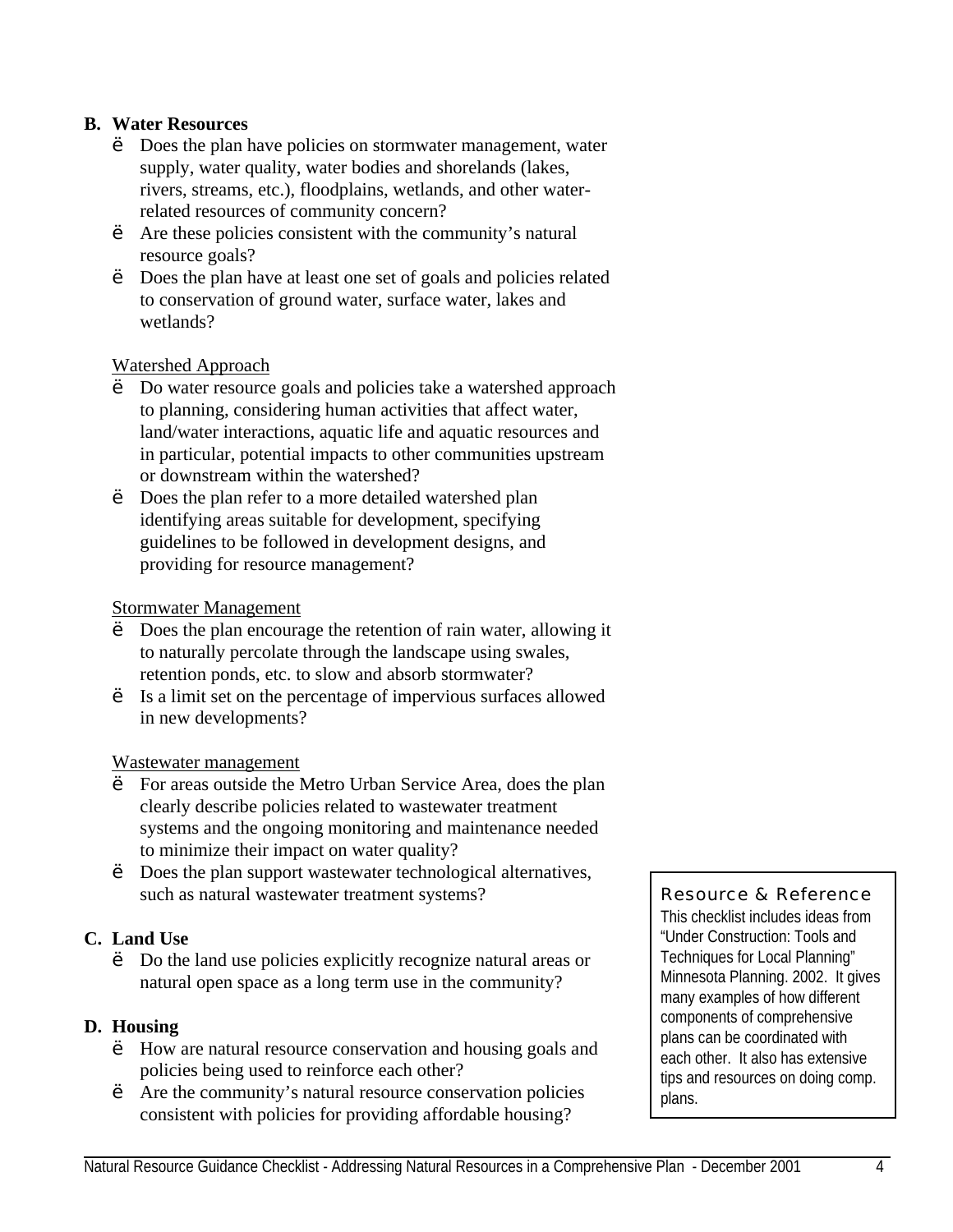### **E. Economic Development**

- To what extent do natural resources in the community support the local economy, such as in the following sectors?
	- agriculture (soils)
	- ' mining (minerals)
	- forest products (forests)
	- ' tourism
	- ' recreation
- ' How do the community's economic development and natural resource policies complement each other?

## **F. Public Facilities & Services**

Transportation

- Does the plan provide for diverse, alternative modes of transportation?
- ' What impact do transportation corridors have on natural areas within the community?
- ' How do transportation corridors provide opportunities for recreation (trails and access), natural resource (greenway) corridors, and habitat restoration?
- ' How does the siting of new transportation corridors, interchanges, etc. and resultant adjoining development affect the community's natural resources?
- ' What are the city's transportation-related goals and policies on preserving viewsheds, establishing buffers, narrowing rightsof-way, minimizing impervious surfaces, and limiting grading?
- ' How are potential conflicts addressed, such as the following:
	- between natural area conservation and safety policies along transportation corridors? (e.g., wildlife crossings and road kill)
	- ' between different modes of transportation? (e.g., bicycles and cars)

Parks & Other Community Facilities

How do the community's park policies relate to the conservation of natural areas and establishment of a system of natural area-based greenways? (See section above.)

#### Public Safety

- Has public safety (i.e. fire protection, police, etc.) been considered in relation to open space management?
- Does the vegetation and proximity to housing contribute to a potential for fire prone property?
- ' Are any community policies related to using prescribed burning as a vegetation management tool consistent with the community's fire protection goals?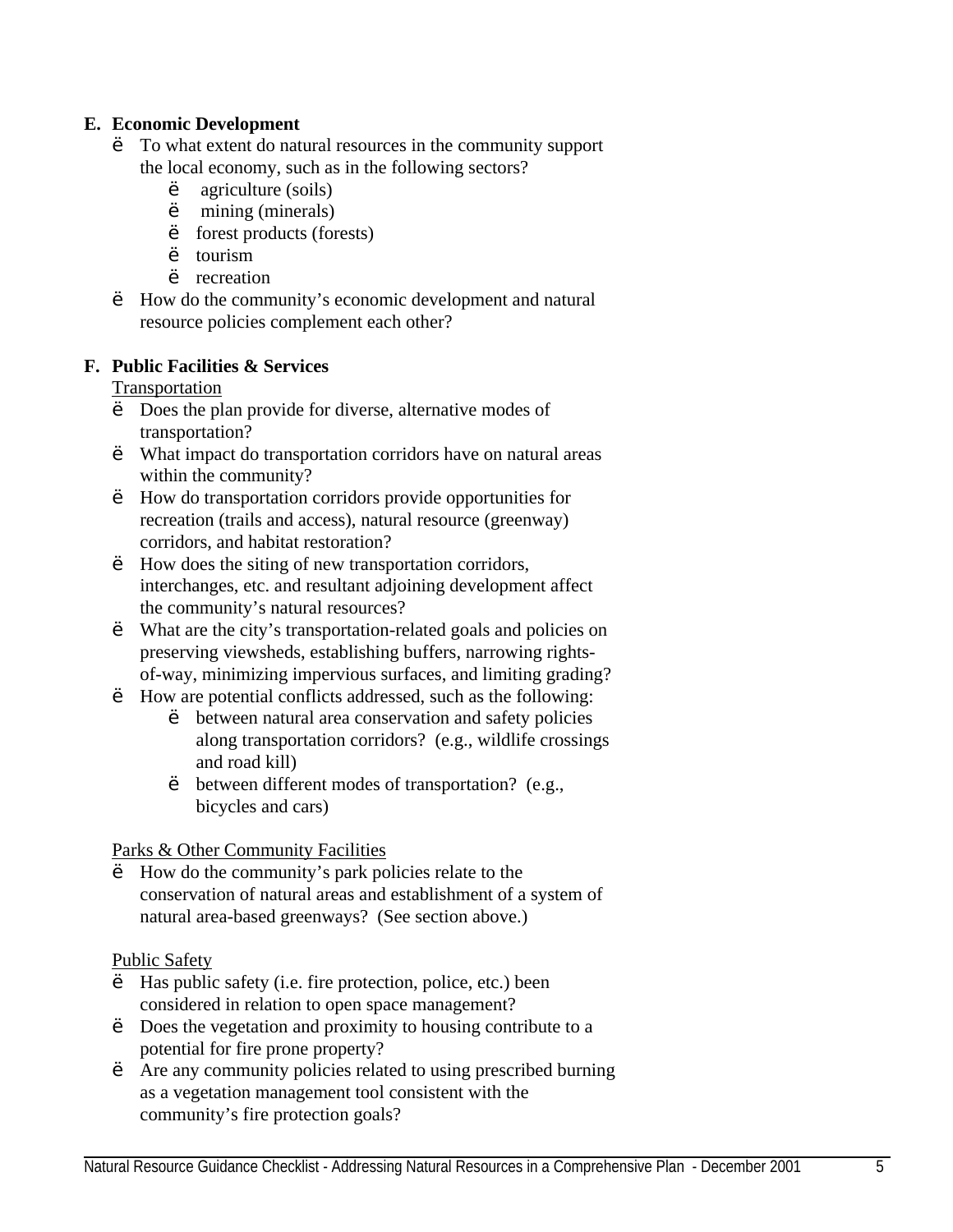### **V. Implementation**

*Each comprehensive plan contains an implementation section which most typically contains general direction on the city's land use policies, zoning, and capital improvements.*

## **A. Development Controls**

*A primary function of a comprehensive plan is as a policy framework for local government's role in controlling development and private land use activities which impact the health, safety and welfare of the community.* 

' What types of strategies and/or regulations are needed to implement the natural resource-related policies?

#### Land Use Plan

Are locations of natural areas or natural open space to be protected explicitly shown on the community's land use map?

#### Zoning

- What zoning tools (such as the following which can be free standing ordinances or part of the zoning ordinance) would be effective to implement natural resource policies?
	- natural area overlay district
	- site plan review or landscape ordinance
	- forest and/or agricultural land protection district
	- ' community forestry ordinance
	- ' tree protection or tree preservation ordinance
	- ' stormwater management ordinance
	- ' shoreland ordinance
	- ' exotic species, wild animal, and/or feral cat ordinance
	- ' hunting (firearms discharge) ordinance
- ' How is natural resources conservation incorporated into the community's subdivision regulations or ordinance?
	- Are conservation subdivisions (or cluster development) allowed which effectively and permanently protect open space?
	- ' Are density bonuses given for natural resource conservation?
	- ' Are firewise community principles (reducing loss of life and property from wildfires) incorporated into the subdivision regulations?
- ' Who is responsible for enforcement?

#### Environmental Review

' How effectively is the responsible local government unit in using environmental review processes to assess natural resources and reduce damage to the resources?

#### See Another Checklist **natural area overlay district**  One tool a community can use to protect and conserve natural areas is a natural area overlay district ordinance used in conjunction with their zoning ordinance. See the "**Natural Environmental Areas Overlay District Ordinance" Checklist**.

# See Another Checklist **density bonuses**

One development incentive a community can use to protect and conserve natural areas is to give a developer a density bonus for conserving natural resources on a development site. See the "**Conserving Natural Resources through Density Bonuses" Checklist**.